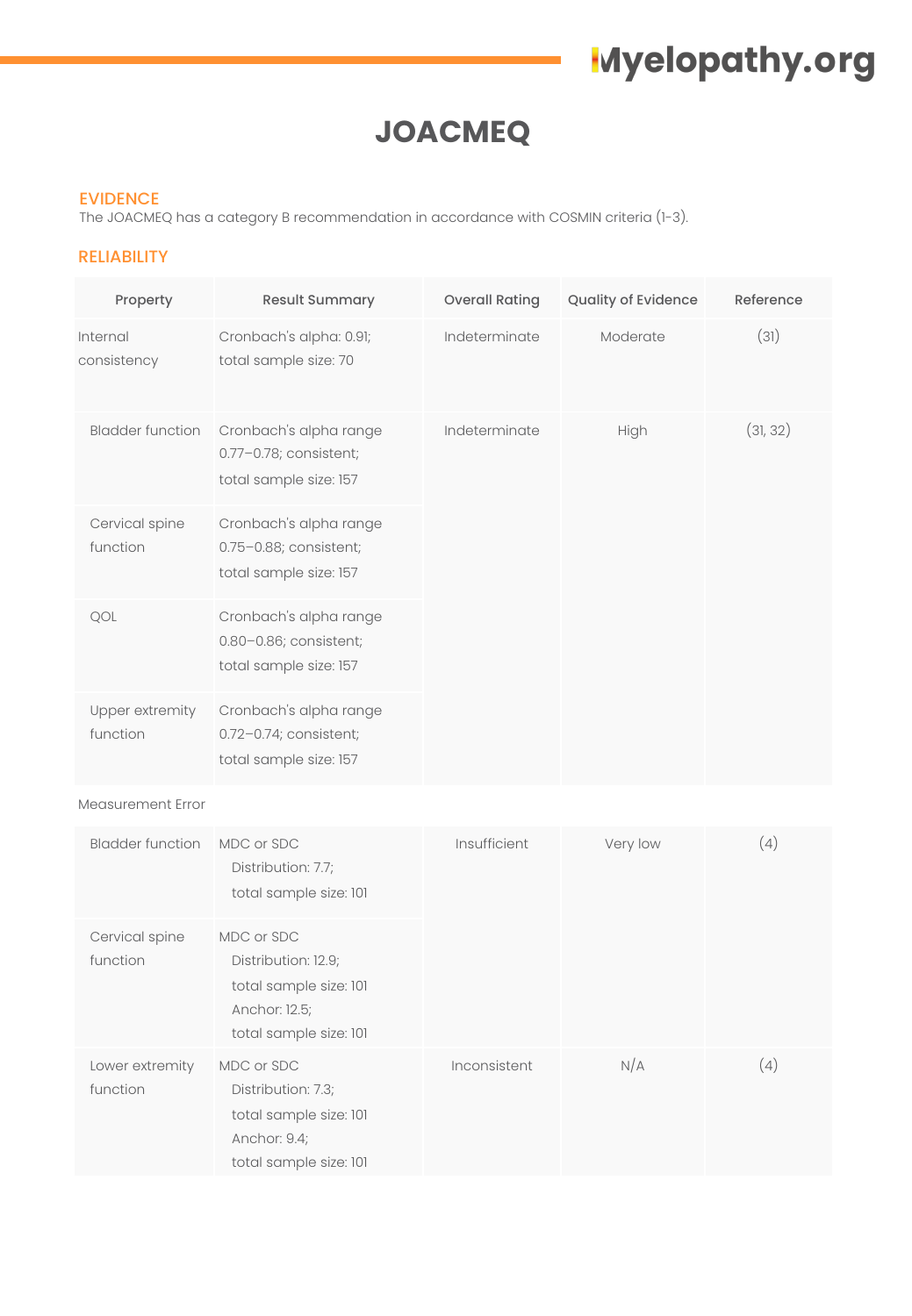#### RELIABILITY

| Property                    | Result Summary                                                                                       | <b>Overall Rating</b> | Quality of Evidence | Reference |
|-----------------------------|------------------------------------------------------------------------------------------------------|-----------------------|---------------------|-----------|
| QOL                         | MDC or SDC<br>Distribution: 6.6;<br>total sample size: 101<br>Anchor: 8.5;<br>total sample size: 101 | Sufficient            | Very low            | (4)       |
| Upper extremity<br>function | MDC or SDC<br>Distribution: 9.5;<br>total sample size: 101<br>Anchor: 6.1;<br>total sample size: 101 |                       |                     |           |
| Reliability                 |                                                                                                      |                       |                     |           |
| <b>Bladder function</b>     | Test-retest stability:<br>ICC: 0.62;<br>total sample size: 70                                        | Insufficient          | Very low            | (31)      |
| Cervical spine<br>function  | Test-retest stability:<br>ICC: 0.63;<br>total sample size: 70                                        |                       |                     |           |
| Lower extremity<br>function | Test-retest stability:<br>ICC: 0.93;<br>total sample size: 70                                        | Sufficient            | Very low            | (31)      |
| QOL                         | Test-retest stability:<br>ICC: 0.83;<br>total sample size: 70                                        |                       |                     |           |
| Upper extremity<br>function | Test-retest stability:<br>ICC: 0.93;<br>total sample size: 70                                        |                       |                     |           |

### VALIDITY

| Property                   | <b>Result Summary</b>                                                                                                | <b>Overall Rating</b> | <b>Quality of Evidence</b> | Reference |
|----------------------------|----------------------------------------------------------------------------------------------------------------------|-----------------------|----------------------------|-----------|
| Content validity           | Patient comprehensibility:<br>"No questions elicited no<br>answer or "I am not sure" in<br>more than 5% of patients" | Indeterminate         | Very low                   | (33)      |
| Cross-cultural<br>validity | Forward-backward<br>translation [Persian and Thai]<br>No info available                                              | Indeterminate         | Very low                   | (31, 32)  |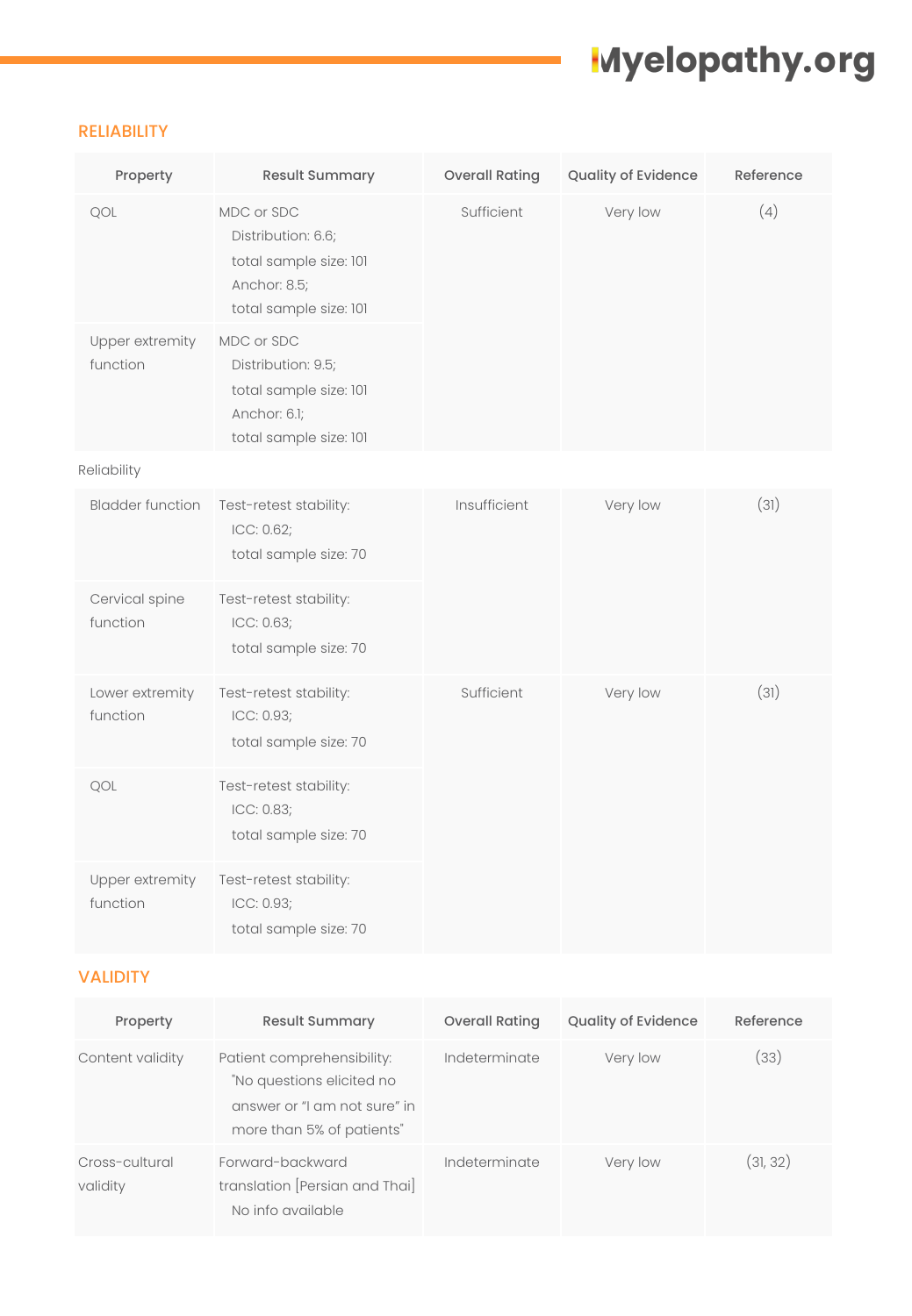### VALIDITY

| Property                    | Result Summary                                                                           |              | Quality of Evidence | Reference |
|-----------------------------|------------------------------------------------------------------------------------------|--------------|---------------------|-----------|
| Criterion validity          |                                                                                          |              |                     |           |
| Cervical spine<br>function  | Likert scale, "Health transition<br>question"<br>AUC: 0.58;<br>total sample size: 101    | Insufficient | Very low            | (4)       |
|                             | Likert scale, "Patient<br>satisfaction question"<br>AUC: 0.58;<br>total sample size: 101 |              |                     |           |
| Upper extremity<br>function | Likert scale, "Health transition<br>question"<br>AUC: 0.66;<br>total sample size: 101    |              |                     |           |
|                             | Likert scale, "Patient<br>satisfaction question"<br>AUC: 0.65;<br>total sample size: 101 |              |                     |           |
| Lower extremity<br>function | Likert scale, "Health transition<br>question"<br>AUC: 0.61;<br>total sample size: 101    |              |                     |           |
|                             | Likert scale, "Patient<br>satisfaction question"<br>AUC: 0.66;<br>total sample size: 101 |              |                     |           |
| QOL                         | Likert scale, "Health transition<br>question"<br>AUC: 0.70;<br>total sample size: 101    |              |                     |           |
|                             | Likert scale, "Patient<br>satisfaction question"<br>AUC: 0.66;<br>total sample size: 101 |              |                     |           |

Construct validity

| QOL | NDI                   | Sufficient | Low | 8) |
|-----|-----------------------|------------|-----|----|
|     | Spearman's rank       |            |     |    |
|     | correlation: -0.66;   |            |     |    |
|     | total sample size: 92 |            |     |    |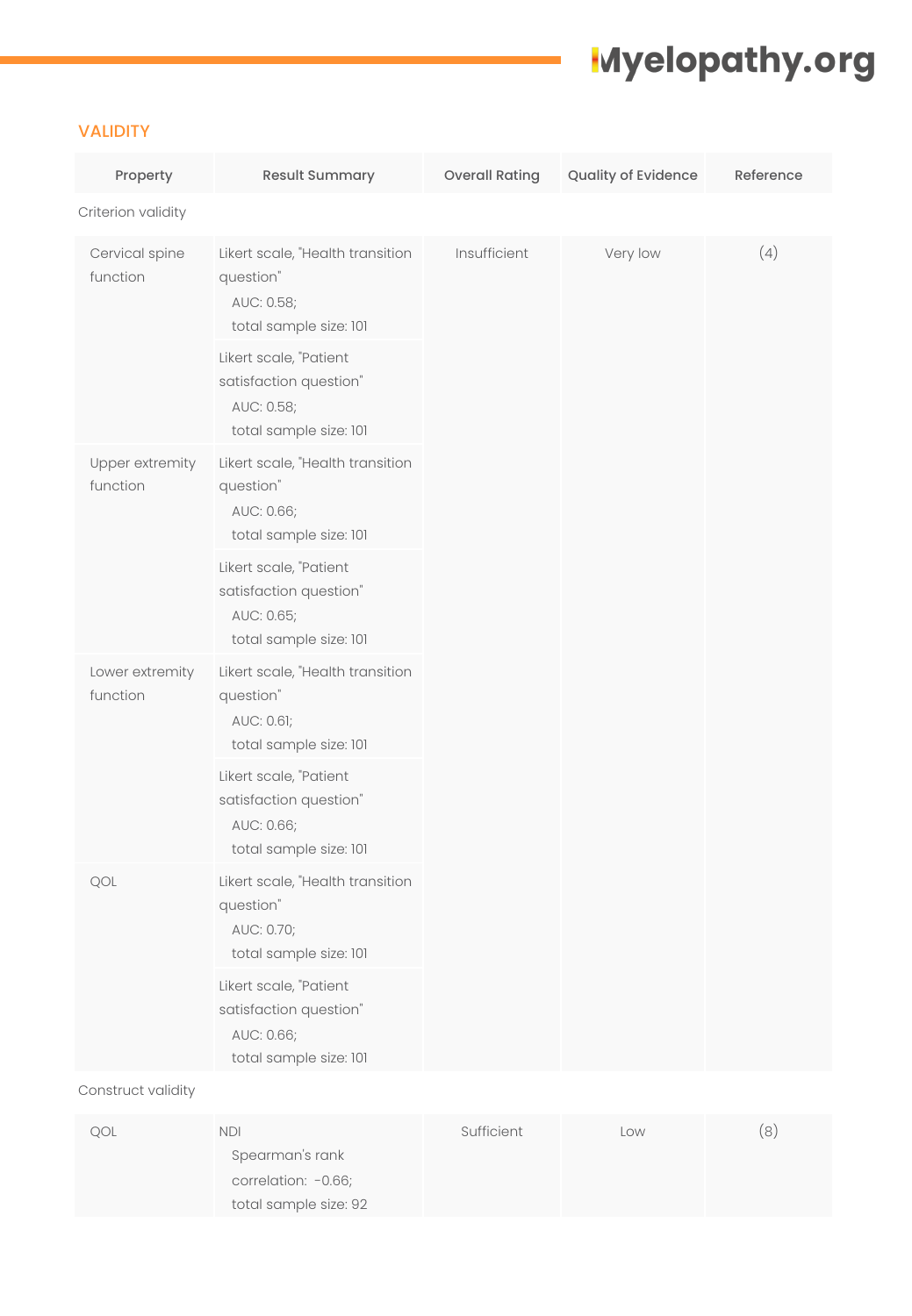### VALIDITY

| Property | <b>Result Summary</b>                                                       | <b>Overall Rating</b> | Quality of Evidence | Reference |
|----------|-----------------------------------------------------------------------------|-----------------------|---------------------|-----------|
| QOL      | SF-12 PCS<br>Spearman's rank<br>correlation: 0.29;<br>total sample size: 92 | Insufficient          | Low                 | (8)       |
|          | SF-12 MCS<br>Spearman's rank<br>correlation: 0.40;<br>total sample size: 92 |                       |                     |           |

### RESPONSIVENESS

| Property                    | <b>Result Summary</b>                                                   | <b>Overall Rating</b> | Quality of Evidence | Reference |
|-----------------------------|-------------------------------------------------------------------------|-----------------------|---------------------|-----------|
| <b>Bladder function</b>     | <b>JOACMEQ BF</b><br>AUC: 0.82;<br>total sample size: 78                | Sufficient            | Moderate            | (34)      |
|                             | <b>JOACMEQ BF</b><br>Mean change score: 18.0;<br>total sample size: 87  | Indeterminate         | Very low            | (32)      |
|                             | <b>JOACMEQ BF</b><br>Effect size: 0.33;<br>total sample size: 78        | Insufficient          | Moderate            | (30)      |
| Cervical spine<br>function  | JOACMEQ CF<br>AUC: 0.72;<br>total sample size: 78                       | Sufficient            | Moderate            | (34)      |
|                             | <b>JOACMEQ CF</b><br>Mean change score: 25.8;<br>total sample size: 87  | Indeterminate         | Very low            | (32)      |
|                             | JOACMEQ CF<br>Effect size: 0.28;<br>total sample size: 78               | Insufficient          | Moderate            | (34)      |
| Lower extremity<br>function | JOACMEQ LEF<br>AUC: 0.75;<br>total sample size: 78                      | Sufficient            | Moderate            | (34)      |
|                             | <b>JOACMEQ LEF</b><br>Mean change score: 28.4;<br>total sample size: 87 | Indeterminate         | Very low            | (32)      |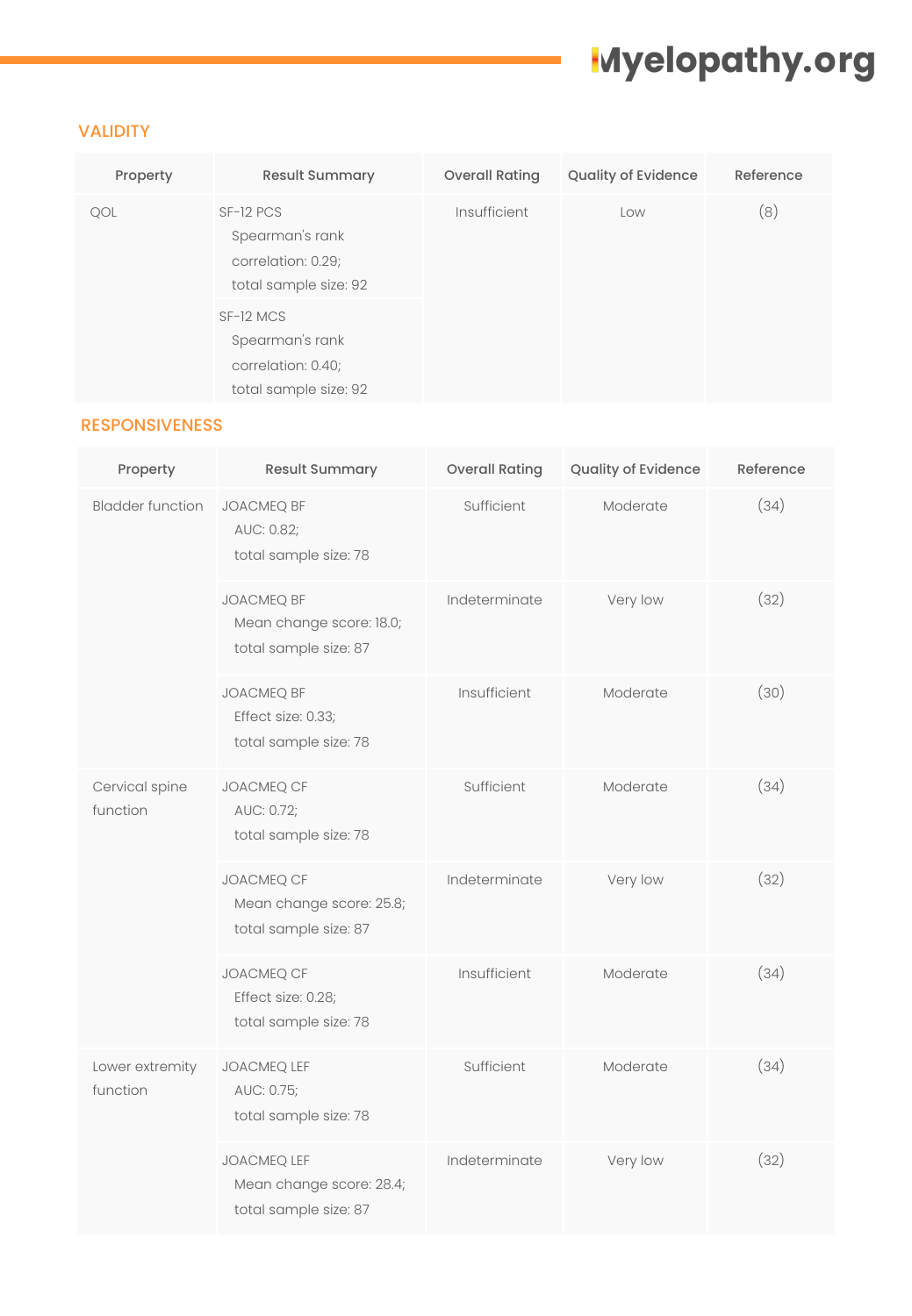### RESPONSIVENESS

| Property                    | <b>Result Summary</b>                                                   | <b>Overall Rating</b> | Quality of Evidence | Reference |
|-----------------------------|-------------------------------------------------------------------------|-----------------------|---------------------|-----------|
|                             | <b>JOACMEQ LEF</b><br>Effect size: 0.02;<br>total sample size: 78       | Insufficient          | Moderate            | (34)      |
| Upper extremity<br>function | JOACMEQ UEF<br>AUC: 0.74;<br>total sample size: 78                      | Sufficient            | Moderate            | (34)      |
|                             | <b>JOACMEQ UEF</b><br>Mean change score: 10.7;<br>total sample size: 87 | Indeterminate         | Very low            | (32)      |
|                             | JOACMEQ UEF<br>Effect size: 0.17;<br>total sample size: 78              | Insufficient          | Moderate            | (34)      |
| QOL                         | <b>JOACMEQ QOL</b><br>AUC: 0.83;<br>total sample size: 78               | Sufficient            | Moderate            | (34)      |
|                             | JOACMEQ QOL<br>Mean change score: 23.7;<br>total sample size: 87        | Indeterminate         | Very low            | (32)      |
|                             | JOACMEQ QOL<br>Effect size: 0.46;<br>total sample size: 78              | Insufficient          | Moderate            | (34)      |

### INTERPRETABILITY

| Property                    | <b>Result Summary</b>                         | <b>Overall Rating</b> | <b>Quality of Evidence</b> | Reference |
|-----------------------------|-----------------------------------------------|-----------------------|----------------------------|-----------|
| <b>Bladder function</b>     | MCID: 6.0;<br>total sample size: 78           | Sufficient            |                            | (34)      |
| Cervical spine<br>function  | MCID: 2.5;<br>total sample size: 179          | Sufficient            |                            | (4, 34)   |
| Lower extremity<br>function | MCID range 2.5-9.4;<br>total sample size: 179 |                       |                            |           |